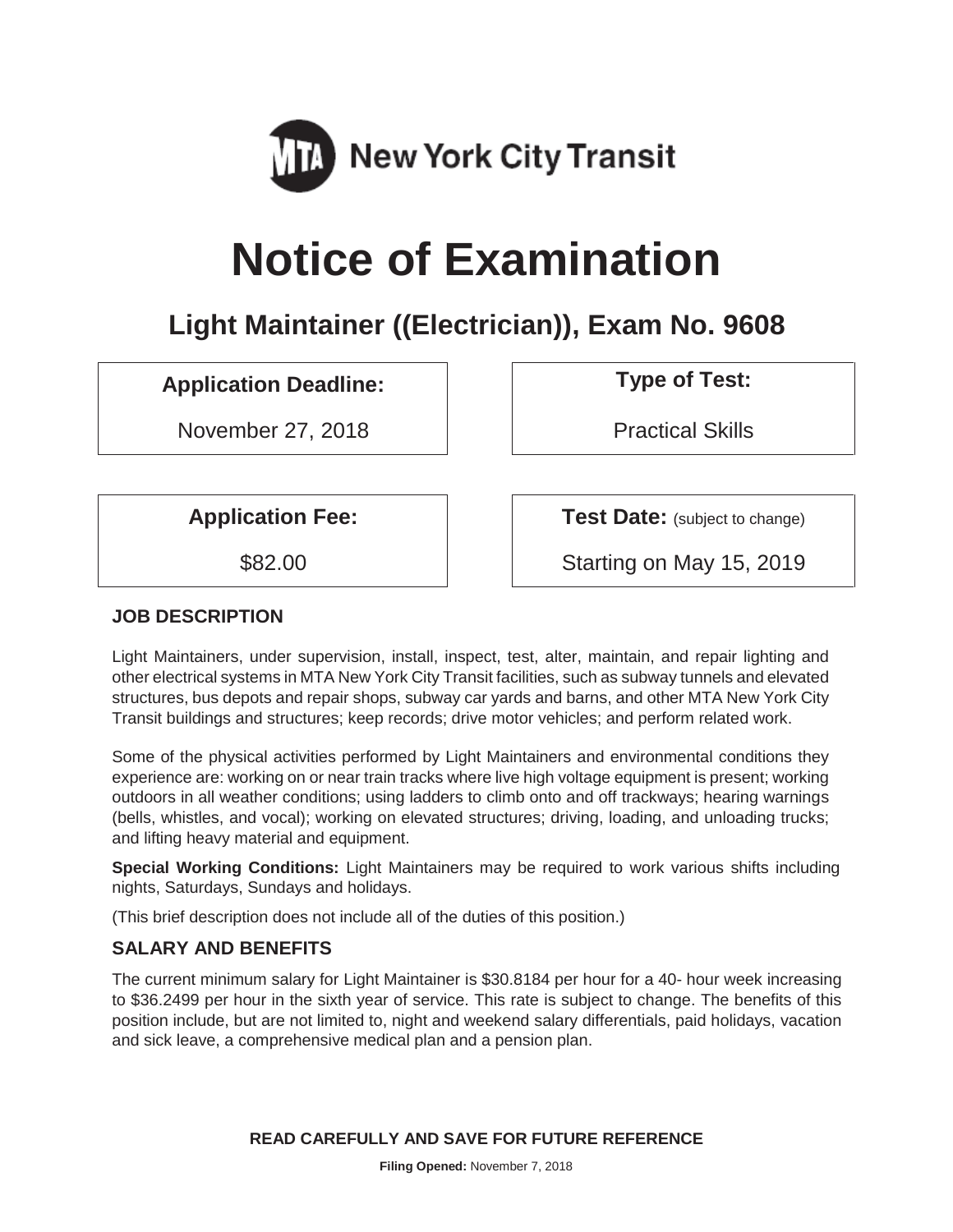# **HOW TO QUALIFY**

**Education and Experience Requirements:** By the **last day of the Application Period,** you must meet the requirements described in "1" or "2" below:

1. Three years of electrical experience installing, maintaining, and repairing lighting systems, conduit work, wiring, and fixtures. At least two years must be at the journey-level.

One year of non-journey level experience may be substituted with education as follows:

- A. Graduation from a trade school or technical school with a major course of study in electrical, electronic, or electro-mechanical technology, or a closely related field, totaling a minimum of 600 hours; or
- B. Graduation from a vocational high school with a major course study in electrical, electronic, or electro-mechanical technology, or a closely related field; or
- C. Graduation from an accredited college or university with an AAS degree or higher in electrical, electronic, or electro-mechanical technology, or a closely related field; or
- 2. Completion of a four-year full-time apprenticeship in the electrical, electronic, or electromechanical trade recognized by the New York State Department of Labor, the U.S. Department of Labor, or any state apprenticeship council that is recognized by the U.S. Department of Labor.

Vocational high school, technical school, or trade school education must be approved by a State's Department of Education or a recognized accrediting organization. College education must be from an accredited college or university, accredited by regional, national, professional, or specialized agencies recognized as accrediting bodies by the U.S. Secretary of Education, and by the Council for Higher Education Accreditation (CHEA).

**Note:** The following are some examples of types of work experience that are **not** acceptable: superintendent of residential or commercial buildings; electronic bench technician; repair of home appliances, such as refrigerators, stoves, or vacuum cleaners; repair person of electronic equipment, such as office machines, personal computers, or televisions; and salesperson of lighting products.

You are responsible for determining whether you meet the qualification requirements for this examination prior to submitting the *Application*. You may be given the practical skills test before we determine if you meet the qualification requirements. If you are marked "Not Qualified," your *Application* fee will **not** be refunded and you will **not** receive a score.

# **REQUIREMENTS TO BE APPOINTED**

**Driver License Requirement:** At the time of appointment, you must have a motor vehicle driver license valid in the State of New York. If you have serious moving violations, a license suspension or an accident record, you may be disqualified. You will be appointed subject to the receipt of a Class B Commercial Driver License (CDL), valid in the state of New York, within the probationary period. The CDL may **not** have **any** restrictions which would preclude the performance of the duties of a Light Maintainer, and must be must be maintained for the duration of your employment in the title.

**Commercial Motor Vehicle Driving Experience in the Military or New York National Guard**: If you are an active member or former member (discharged in the past year) of the military or New York National Guard and have experience driving a Commercial Motor Vehicle in the military or New York National Guard, you may be eligible for a waiver of the New York State commercial driving skills test through the New York State Department of Motor Vehicles. If you believe that you may be eligible for this waiver, you must apply for the waiver through the New York State Department of Motor Vehicles.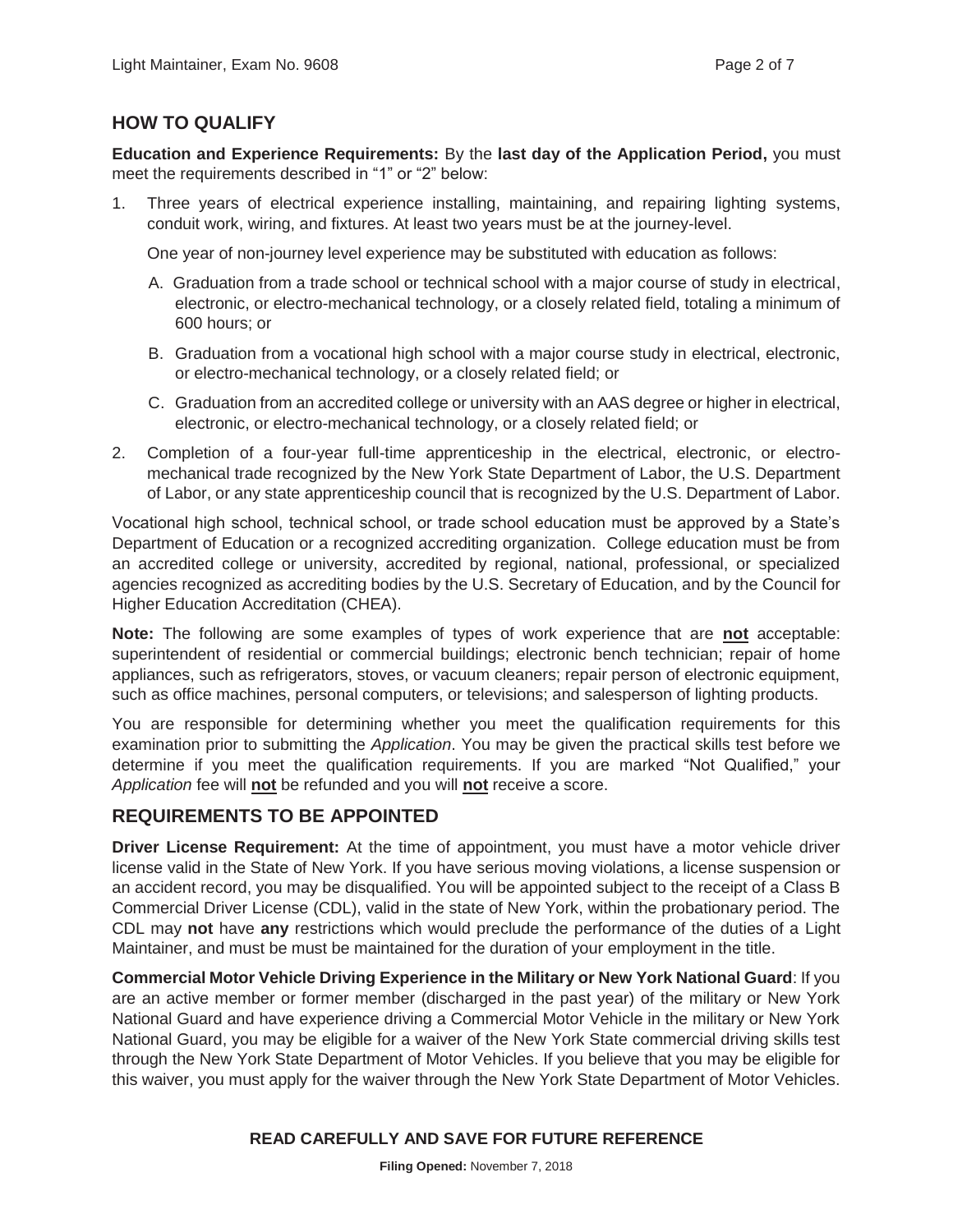**Medical Requirement:** Medical guidelines have been established for the position of Light Maintainer. You will be examined to determine whether you can perform the essential functions of the position. Where appropriate, a reasonable accommodation will be provided for a person with a disability to enable him or her to perform the essential functions of the job.

**Drug Screening Requirement:** You must pass a drug screening in order to be appointed, and if appointed, you will be subject to random drug and alcohol tests for the duration of your employment. Additionally, if you have tested positive on a drug or alcohol test or had a refusal to test during preemployment or while employed by a Federal DOT-regulated employer during the applicable period, you must have completed the Substance Abuse Professional (SAP) process required by federal law in order to be appointed to this safety-sensitive position.

**Residency:** New York City residency is not required for this position

**English Requirement:** You must be able to understand and be understood in English.

**Proof of Identity:** Under the Immigration and Reform Control Act of 1986, you must be able to prove your identity and your right to obtain employment in the United States prior to employment with MTA New York City Transit.

# **HOW TO OBTAIN AN APPLICATION**

During the application period, you may obtain an *Application* for this examination online at http://mta.info/nyct/hr/appexam.htm or in person at the MTA Exam Information Center as indicated below.

**MTA Exam Information Center:** Open Monday through Friday, from 9 AM to 3 PM, in the lobby at 180 Livingston Street, Brooklyn, New York. Directions: take the A, C, F or R trains to the Jay Street-Metro Tech Station, or the 2, 3, or the G train to the Hoyt Street Station. The MTA Exam Information Center will be closed in observance of Veterans Day November 12, 2018 and November 22 and 23, 2018.

# **REQUIRED FORM(S)**

- 1. **Application:** Make sure that you follow all instructions included with your *Application*, including payment of fee. Save a copy of the instructions for future reference.
- 2. **Education and Experience Test Paper:** Write your social security number in the box at the top of the cover page, and the examination title and number in the box provided. This form must be filled out completely and in detail for you to receive your proper rating. Keep a copy of your completed Education and Experience Test Paper for your records.
- 3. **Foreign Education Fact Sheet (required only if you need credit for your foreign education for this examination):** If you were educated outside the United States, you must have your foreign education evaluated to determine its equivalence to education obtained in the United States. The services that are approved to make this evaluation, as well as instructions on how to submit this evaluation are listed in the *Foreign Education Fact Sheet* included with your application packet. When you contact the evaluation service, ask for a "document-by-document" (general) evaluation of your foreign education.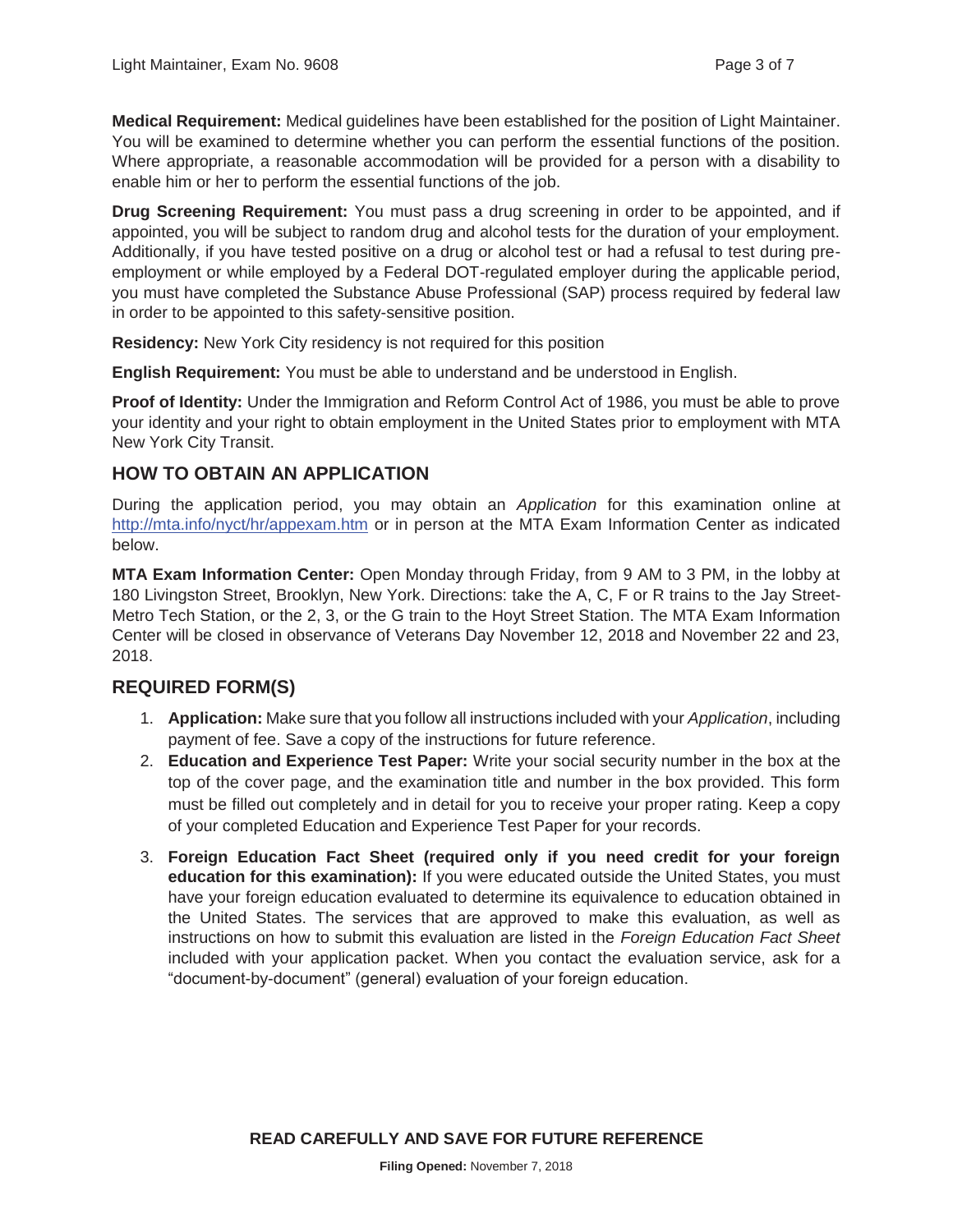# **HOW TO SUBMIT AN APPLICATION AND PAY THE APPLICATION FEE**

If you believe you meet the requirements in the "How to Qualify" section and you are not requesting a Fee Waiver, **you may apply by mail or online**. Applicants who wish to request a Fee Waiver should refer to the "How to Submit an Application When Requesting a Fee Waiver" section below. MTA New York City Transit will **not** accept *Applications* in person.

#### **Applications by mail must:**

- 1. Include all of the required forms, as indicated in the "Required Forms" section above.
- 2. Be postmarked by the last day of the application period.
- 3. Be mailed to the address in the "Correspondence" section of this notice.
- 4. Include the appropriate fee in the form of a money order.

#### **The Money Order (Postal Money Order preferred) must:**

- 1. Be made payable to MTA New York City Transit.
- 2. Be valid for one year.
- 3. Have the following information written on it: your name, home address, the last four digits of your social security number, and the exam title and exam number.

Save your money order receipt for future reference and proof of filing an *Application*.

#### **Cash and personal checks will not be accepted**.

#### **Online Applications**:

- 1. Apply using http://mta.info/nyct/hr/appexam.htm by the last day of the application period.
- 2. Log into your existing account or create a new account online to apply.
- 3. Follow the steps to submitting an application.
- 4. A confirmation number will appear on the same page after submitting your Application.
- 5. Below the confirmation number, a Pay Examination Fee button will appear for you to click to open the payment page.
- 6. A major credit card or a bank card associated with a bank account must be used when paying the application fee.
- 7. You will be sent a confirmation email after you submit payment for the application fee.

Save your confirmation numbers for future reference and proof of filing an *Application.*

Computers with internet access are available on a limited basis at branches of the New York Public Library, the Brooklyn Library and the Queens Library to patrons with a valid library card.

**Application Fee:** This fee is generally not refundable. Under special circumstances, you may be entitled to a refund. You should refer to the Department of Citywide Administrative Services ("DCAS") General Exam Regulations to determine if you are entitled to a refund prior to requesting a refund. You can refer to the bottom of the last page of the Notice of Examination for instructions on how to obtain a copy of the DCAS General Exam Regulations.

# **HOW TO SUBMIT AN APPLICATION WHEN REQUESTING A FEE WAIVER**

Applicants who wish to request a Fee Waiver must obtain an *Application* in person at the MTA Exam Information Center as indicated above and must submit the *Application* and required forms by mail to the address in the Correspondence section below **by the last day of the application period**.

MTA New York City Transit will not accept *Applications* in person. Additional information on how to request an application fee waiver is available with the *Application.*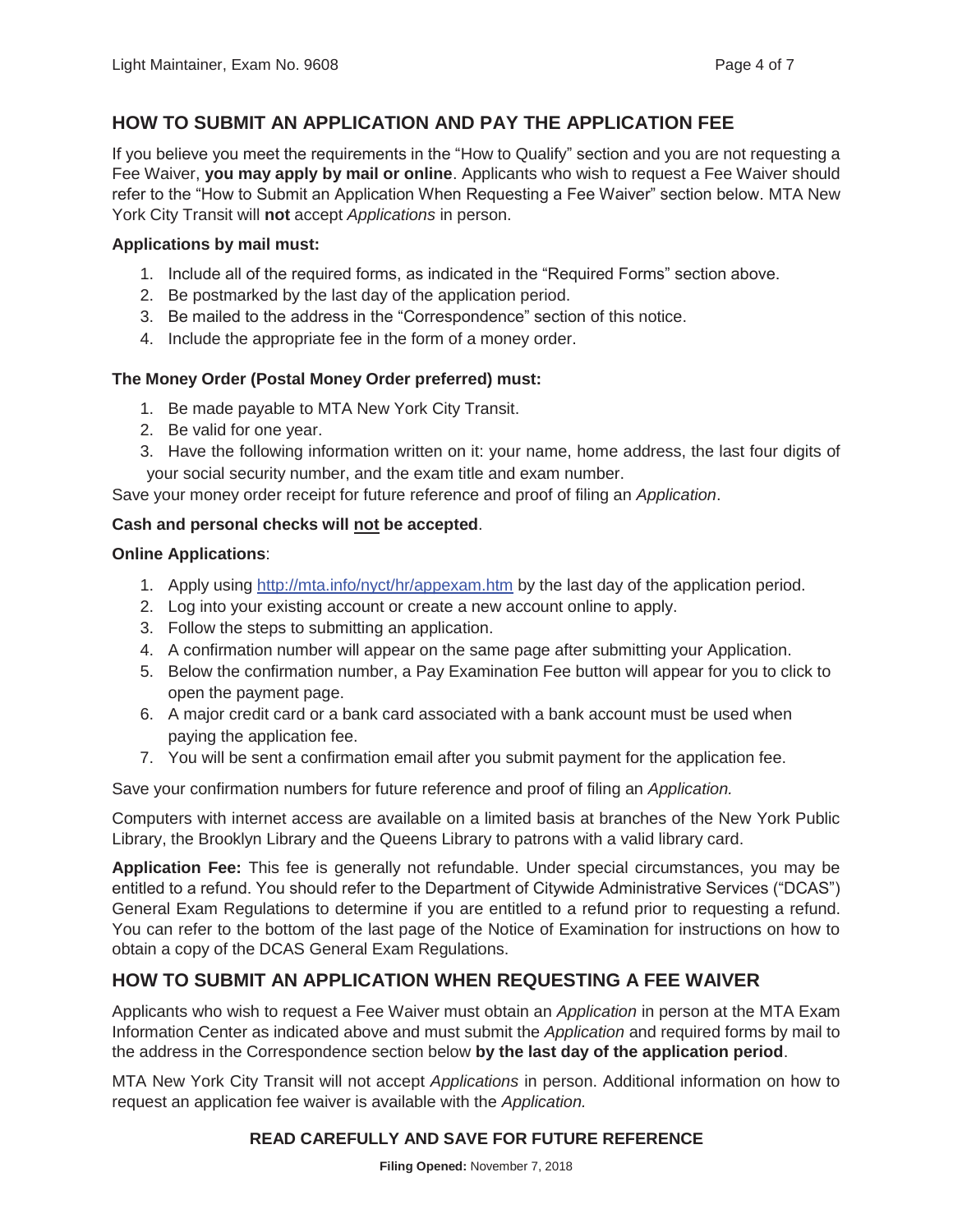# **ADMISSION LETTER**

An *Admission Letter* will be mailed to you about 10 days before the first date of the practical skills test. If you do not receive an *Admission Letter* at least 4 days before this date, you may obtain a duplicate letter at the MTA Exam Information Center (as indicated above). A paper copy of the *Admission Letter* is your ticket for admission to the test.

# **THE TEST**

You will be given a competitive practical skills test. A score of at least 70% is required to pass this test. Your score on this test will be used to determine your place on an eligible test.

Veterans' or Disabled Veterans' Credit will be granted only to eligible passing candidates who request that they be applied. Veterans' or Disabled Veterans' Credit should be requested at the time of application, but **must** be requested before the date the eligible list is established. Claims for Veterans' or Disabled Veterans' Credit cannot be made once the eligible list is established.

The practical skills test may require you to perform tasks related to the installation, testing, maintenance and repair of lighting or other electrical systems, including the selection and use of appropriate tools, materials and measuring devices; electrical theory and principles, related mechanical work; reading and interpreting drawings; shop math; safe work practices and procedures; and other related areas.

# **TEST ADMINISTRATION GUIDELINES**

**Warning:** You are not permitted to enter the test site with cellular phones, smart watches, beepers, pagers, cameras, portable media players, or other electronic devices. Calculators are not permitted. Electronic devices with an alphabetic keyboard, word processing, or data recording capabilities, such as planners, organizers, etc., are prohibited. If you use any of these devices in the building at any time before, during, or after the test, you may **not** receive your test results, your test score may be nullified, and your application fee will **not** be refunded.

You may not have any other person, including children, present with you while you are being processed for or taking the test, and no one may wait for you inside of the test site while you are taking the test.

**Required Identification: You are required to bring one (1) form of valid (non-expired) signature and photo bearing identification to the test site**. The name that was used to apply for the exam must match the first and last name on the photo ID. A list of acceptable identification documents is provided below**. If you do not have an acceptable ID, you may be denied testing.** Acceptable forms of identification (bring one) are as follows: State issued driver's license, IDNYC, State issued identification card, US Government issued Passport, US Government issued Military Identification Card, US Government issued Alien Registration Card, Employer ID with photo, or Student Identification Card with photo.

**Leaving:** You must leave the test site once you finish the test. If you leave the test site after being fingerprinted but before finishing the test, you will not be permitted to re-enter. If you disregard this instruction and re-enter the test site, you may not receive your test results, your test score may be nullified, and your application fee will not be refunded.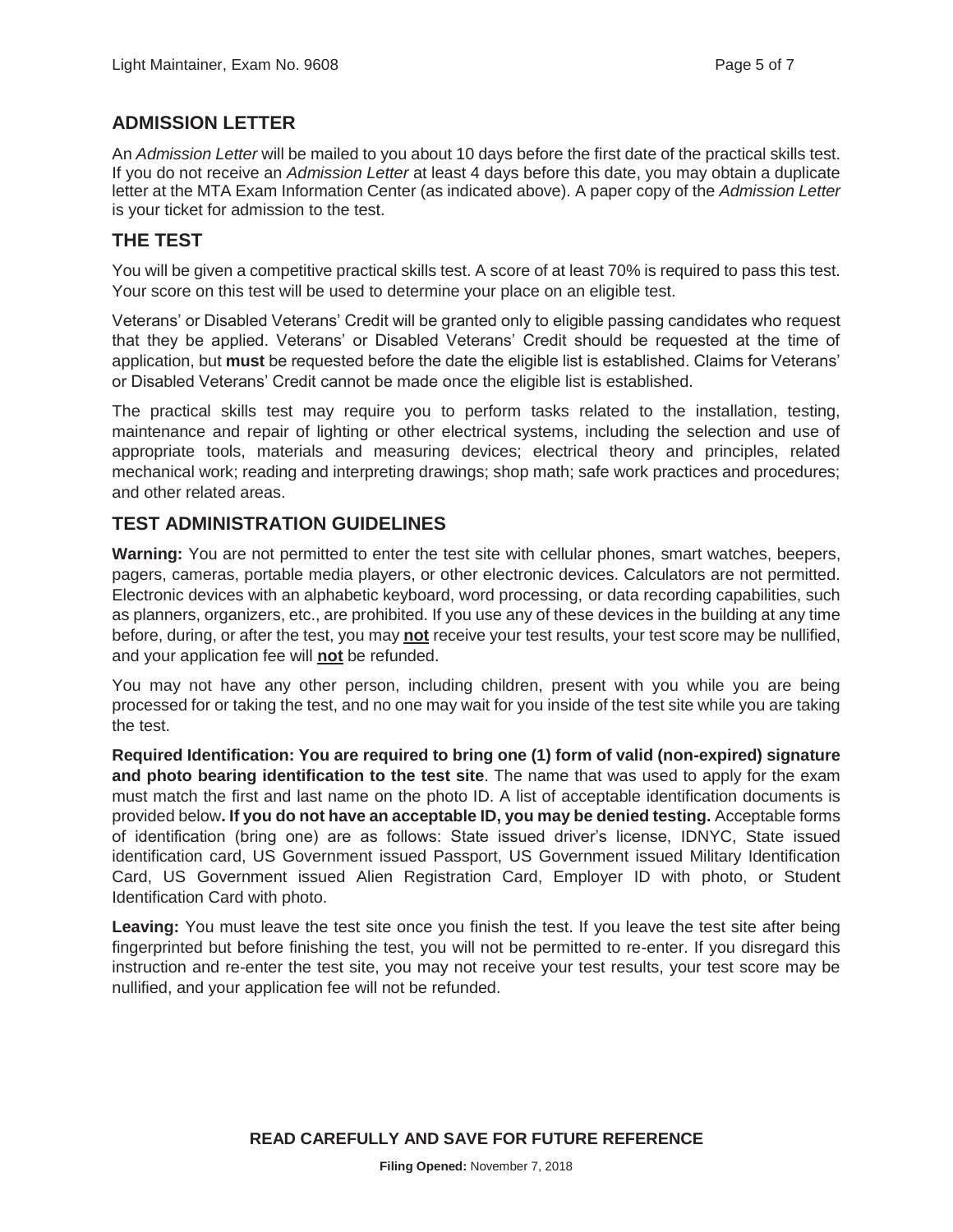## **THE TEST RESULTS**

If you meet the education and experience requirements and pass the competitive practical skills test, your name will be placed in final score order on an eligible list and you will be given a list number. You will be notified by mail of your test results. If you meet all requirements and conditions, you will be considered for appointment when your name is reached on the eligible list.

## **ADDITIONAL INFORMATION**

**Selective Certification for a Class B Commercial Driver License**: If you have a Class B Commercial Driver License (CDL) valid in the state of New York, you may be considered for appointment to positions in the Department of Buses through a process called Selective Certification. If you qualify for Selective Certification, you may be given preferred consideration for positions requiring this license. If you are appointed through Selective Certification, you may be given preferred considered for positions requiring this license. If you are appointed through Selective Certification, you must maintain this license for the duration of your employment in this title. If you have the Class B Commercial Driver License (CDL) valid in the state of New York, complete Section C of **Education and Experience Test Paper** and state "CDL" in Section D. Your license will be checked at the time of appointment. The Selective Certification requirement may be met at any time during the duration of the list. If you meet this requirement at some future date, please submit a request by mail to the address in the correspondence section below. Please include the examination title and number, your social security number and the Selective Certification you are requesting in your correspondence.

**Promotion Examination:** A promotion examination for this title is being held for eligible MTA New York City Transit employees. The names appearing on the promotion list will be considered first in filling vacancies with the MTA New York City Transit.

# **SPECIAL ARRANGEMENTS**

**Special Test Accommodations:** If you plan to request special testing accommodations due to disability or an alternate test date due to your religious belief, follow the instructions included with your *Application* and mail your request to the address found in the "Correspondence" section below no later than 30 days prior to the first scheduled test date.

**Make-Up Test:** You may apply for a make-up test if you cannot take the practical skills test on the scheduled date for any of the following reasons:

- 1. Compulsory attendance before a public body;
- 2. On-the-job injury or illness caused by municipal employment;
- 3. Absence from the test within one week after the death of a spouse, domestic partner, parent, sibling, child, or child of a domestic partner where you are an officer or employee of the City;
- 4. Absence due to ordered military duty;
- 5. A clear error for which MTA New York City Transit is responsible; or
- 6. A temporary disability, pregnancy-related, or child-birth related condition preventing you from taking the test.

To request a make-up test, mail your request with your documentation of special circumstances to the address found in the "Correspondence Section" below within 60 days of your scheduled test date or make the request within 90 days after performing ordered military duty.